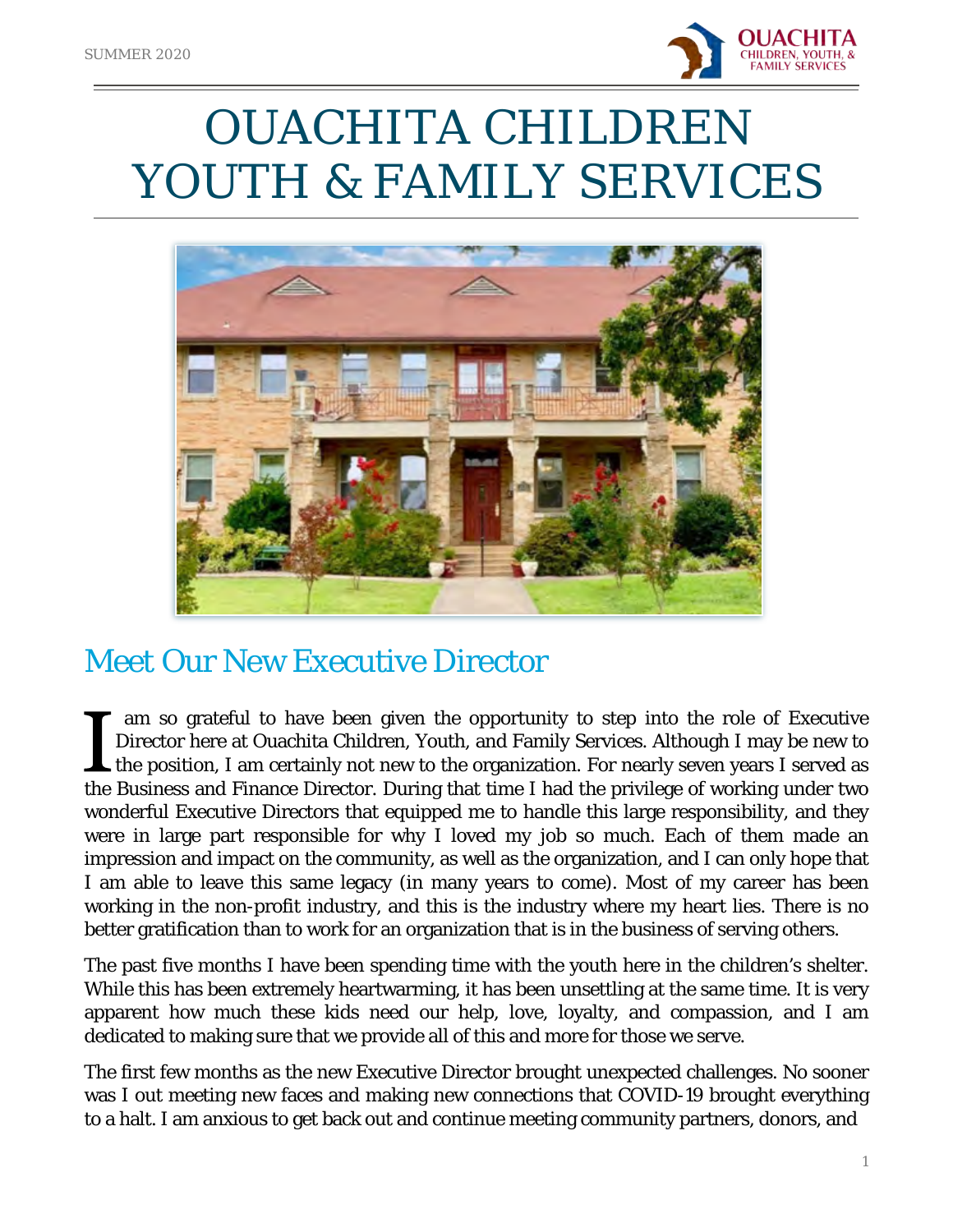#### SUMMER 2020

supporters. During the COVID isolation period we ceased volunteers, visitors, and in-kind donations for the safety of those in our shelters as well as our staff. Our donors, however, continued to safely support us through our Amazon charity list. Products were delivered to our facility, sanitized, and then placed in isolation for several days before unpacking and being delivered to our programs.

The uncertainty of a pandemic has certainly brought its fair share of fear and frustration, but I couldn't be more proud of the staff at Ouachita Children, Youth, and Family Services. I feel very blessed to have a strong and dedicated team that held steadfast in order to continue providing services to those in our community who are in crisis. We couldn't have done it without them. So, I finish by saying 'Thank You'! Thank you to our Board of Directors, for entrusting me to this position. Thank you to our donors for their continued support. And thank you to the staff for their steadfast work. I am truly honored and will work hard to make OCYFS proud.

Sincerely,

Shery Stagg

Sheryl Staggs



### *We Are Family!*

Life is busy and it can be difficult to find time to volunteer. However, the benefits of volunteering can be enormous. Volunteering offers essential help to people in need, worthwhile causes, and the community. Matching with the program that speaks to you can help you meet friends, connect with your community, learn new skills, and even advance your career.

Giving to others can also help protect your mental and physical health. It can reduce stress, fight depression, keep you mentally engaged, as well as provide a sense of purpose.

If you would like to join our volunteer family or donate to our programs, please email us at info@occnet.org and follow us on our social media!







**Alix Stafford**  *ACT2 Facilitator, Mentor, Tutor*



**Martin Valdivia**  *Spanish Translator, Mentor*



**Northwestern State University Students**  *Gardening/ Landscape, Maintenance*



**Audrey, Lee, Noah**  *Mentoring, Life Skills, Donations*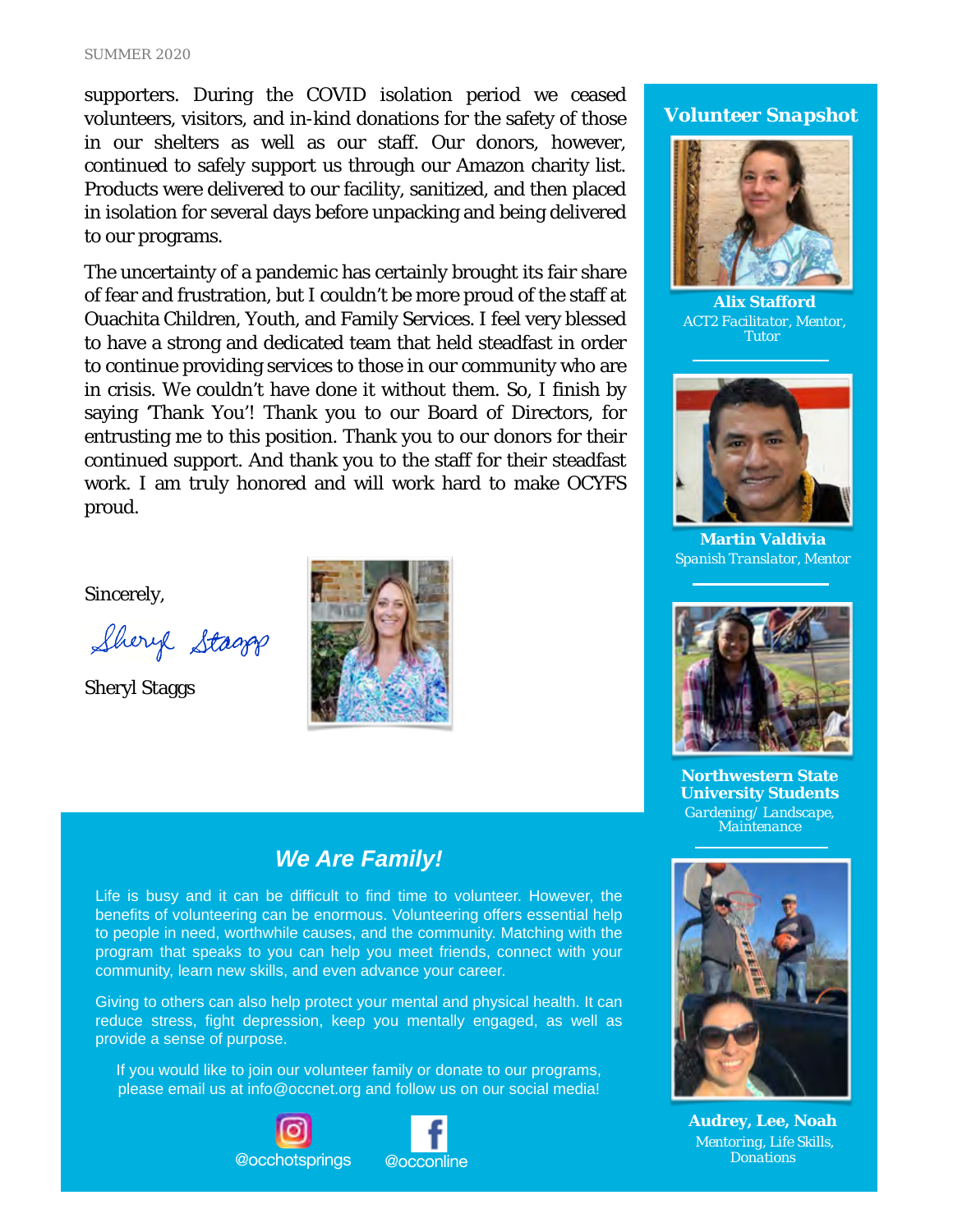## OUR PROGRAMS

## **Ouachita Children's Center**

**Emergency Shelter for Children Ages 6-17** 

The children that need our services are often called "at-risk". But what does "at-risk" really mean? Often this term specifies a child who is less likely to transition successfully into adulthood. However, we look at this term differently. Instead of "at-risk" we see these children as "at-promise". Our goal is to take children who are exposed and unprotected and give them an opportunity toward a brighter future. Our programs help the children in our care with resources that connect them to a sense of purpose and engage them with their community by providing individual and family therapy, after school programs, case management, and more.

In February of this year we expanded Ouachita Children's Center in addition to our existing short-term shelter. Our **Qualified Residential Treatment Program (QRTP)** is a long-term shelter dedicated to the children in foster care that cannot maintain in a regular foster home, or therapeutic foster home, due to the severity of their behaviors as a result of the trauma they have experienced. We currently house six males between the ages of 13-18.



*QRTP Resident showing off his garden.*

**Contact OCC**  Call (501) 623-5591 Email info@occnet.org Located at 339 Charteroak St. Hot Springs, AR



*Kaziah - Garland Co. Youth Coalition Leader*

#### **Public Awareness Prevention Program Partnership for Success/Regional Prevention Providers**

Our Prevention Program is dedicated to building youth and adult coalitions to provide education and materials to our communities for the best opportunities to decrease the use and abuse of alcohol, tobacco and other drugs in Region 8. Our Region comprises five counties in Arkansas: Garland, Hot Spring, Pike, Clark, and Montgomery Counties. We have also added a new project called "Partners In Prevention" in which local businesses pledge to help us combat drug use and abuse in their areas. Check out our page on the OCYFS website and join our movement to *Rise Above Alcohol and Drugs*!

**Contact Public Awareness** 

Call (501) 282-6211 Located at 339 Charteroak St. Hot Springs, AR 71901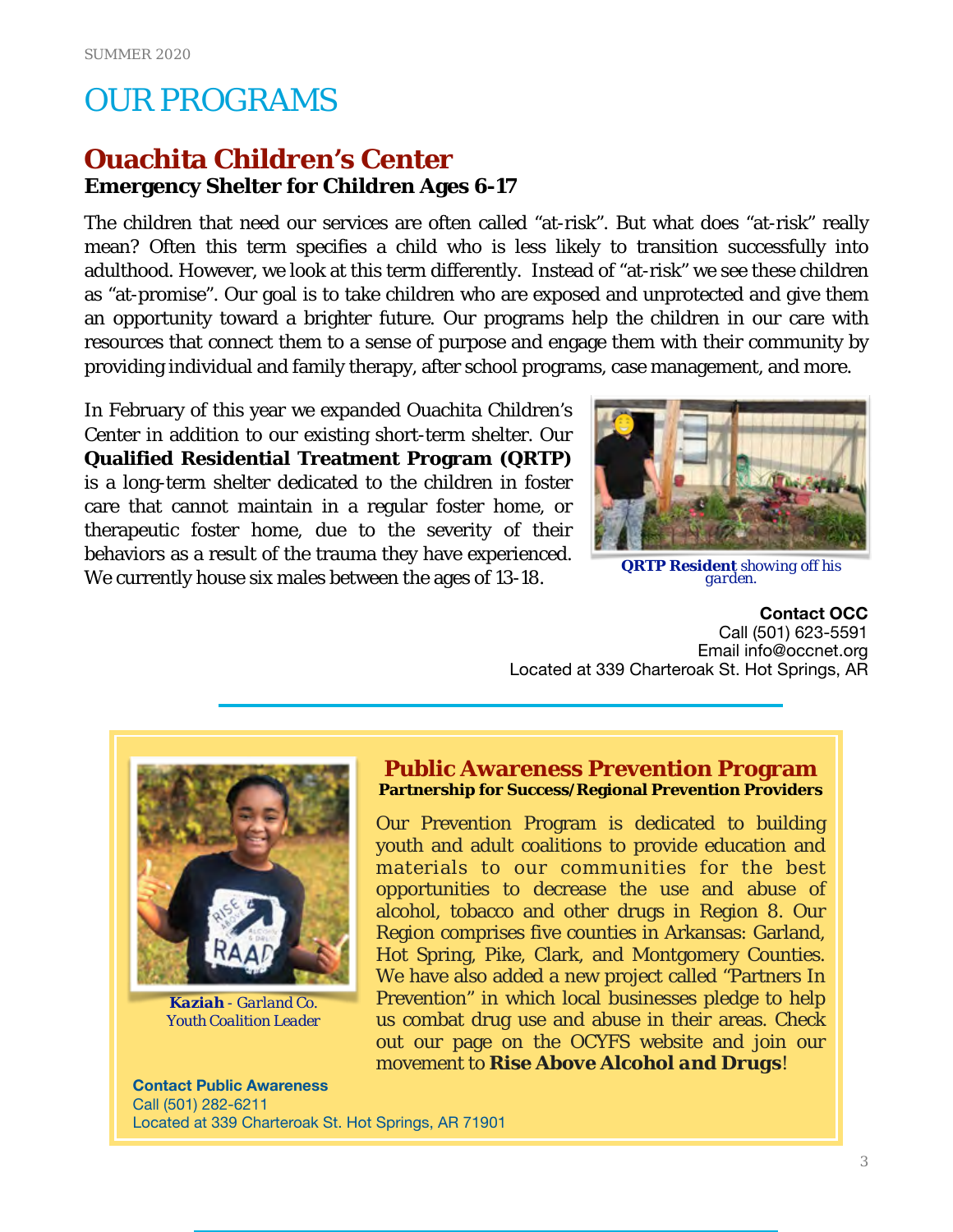## **Ouachita Youth Center**

**The Drop-In: Homeless Youth Day Shelter & Street Outreach Program**

During the COVID-19 pandemic we have witnessed those experiencing, or at-risk of experiencing, homelessness as the most exposed and in danger of the virus. Without access to clean water and hygiene items they remain consistently unprotected. While we were unable to serve youth in-office, our staff were able to meet youth where they were and provide advocacy and case management to work towards housing, education, employment, medical care and more.

Since our last newsletter The Drop-In has assisted five people with returning to or finding new housing, five people with finding employment, distributed over 159 survival kits, and served 51 new youth who are new to our program!

*"I'm really glad 'OYC' is around… now I know about the kinds of help I can get and have some people in* 

*my life who support me." - LA*

#### *Beginning July 2020 Ouachita Youth Center will have a new address at 202 Third St. Hot Springs, AR, in the same building as Ouachita Family Center, our domestic violence advocacy office.*

#### **OYC Volunteer Needs**

**Street OutSreach:** Deliver items, post flyers, disseminate information. **The Drop-In:** (weekday afternoons) Welcome guests and help them access the facility, provide information, office organization.

#### **Contact OYC**

Call or text (501) 282-0292. Located at 202 Third St. Hot Springs, AR

## **Homelessness Reduction Program**

We serve 46 counties in state of Arkansas as the collaborative applicant of the Arkansas Balance of State Continuum of Care. Our purpose is to facilitate a coordinated effort of planning, integration of resources, and implementation of programs targeted at reducing homelessness and improving housing stability across Arkansas. We are proud to announce that Delta Hills, which encompasses 26 counties, was added to the counties we serve. Along with this addition, we have been working closely with the Arkansas Department of Health to provide services like COVID testing, flu shots, diabetes testing, employment, and ID obtainment for those experiencing homelessness during COVID-19.



**Contact Homelessness Reduction**  Call (501) 623-5591 ext. 221 Located at 339 Charteroak St. Hot Springs, AR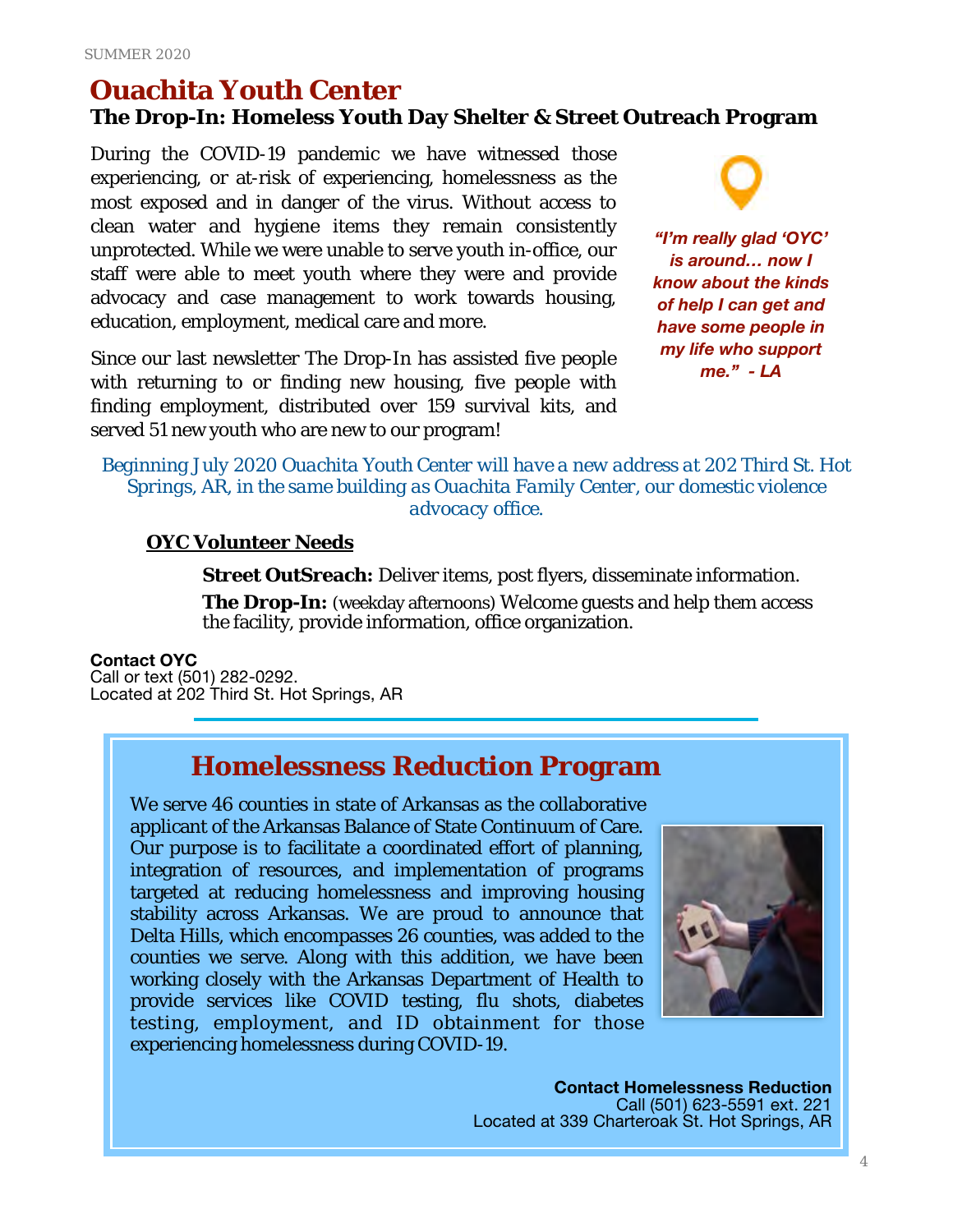## **Ouachita Family Center**

#### **Domestic Violence Emergency Shelter & Advocacy Program**

As families experienced increased time together during the pandemic, our domestic violence hotline experienced an increase of calls from victims seeking shelter. The isolation and confinement has also led to a decrease in support systems for those who are in an unsafe environment. Every day, not just during a global crisis, we are asked, "Why do victims stay (or return)?"



**Fear**: Survivors are in the most danger in the period immediately after leaving an abusive relationship. Because of this, some may return to their abuser in an attempt to save their own life, or the lives of their children.

**Normalcy**: Some survivors experience abuse as children and therefor it is difficult to recognize when a relationship has become abusive or destructive.

**Financial Issues:** Lack of means to support themselves and/or their children financially or lack of access to cash, bank accounts or assets can often mean victims stay in an unhealthy environment.

Our goal is to ensure that victims do not experience a lack of support. Leaving an abusive relationship requires emotional and material support that is not widely available. We provide not only shelter and advocacy but also therapy, peer support, court advocacy, resources, referrals, and more. Rapid re-housing and transitional housing have been added to our list of resources, which has allowed us to assist five women with obtaining housing as they transitioned out of the shelter.

#### **OFC Volunteer Needs**

Childcare, transportation, answering the hotline, gardening, donation organization.

> **Contact OFC**  *24 Hour Hotline: 501-865-3939*  **Ouachita Family Center Office:** (501) 701-4253 202 Third St. Hot Springs, AR 71913

*"No one is useless in this world who lightens the burdens of another." - Charles Dickens*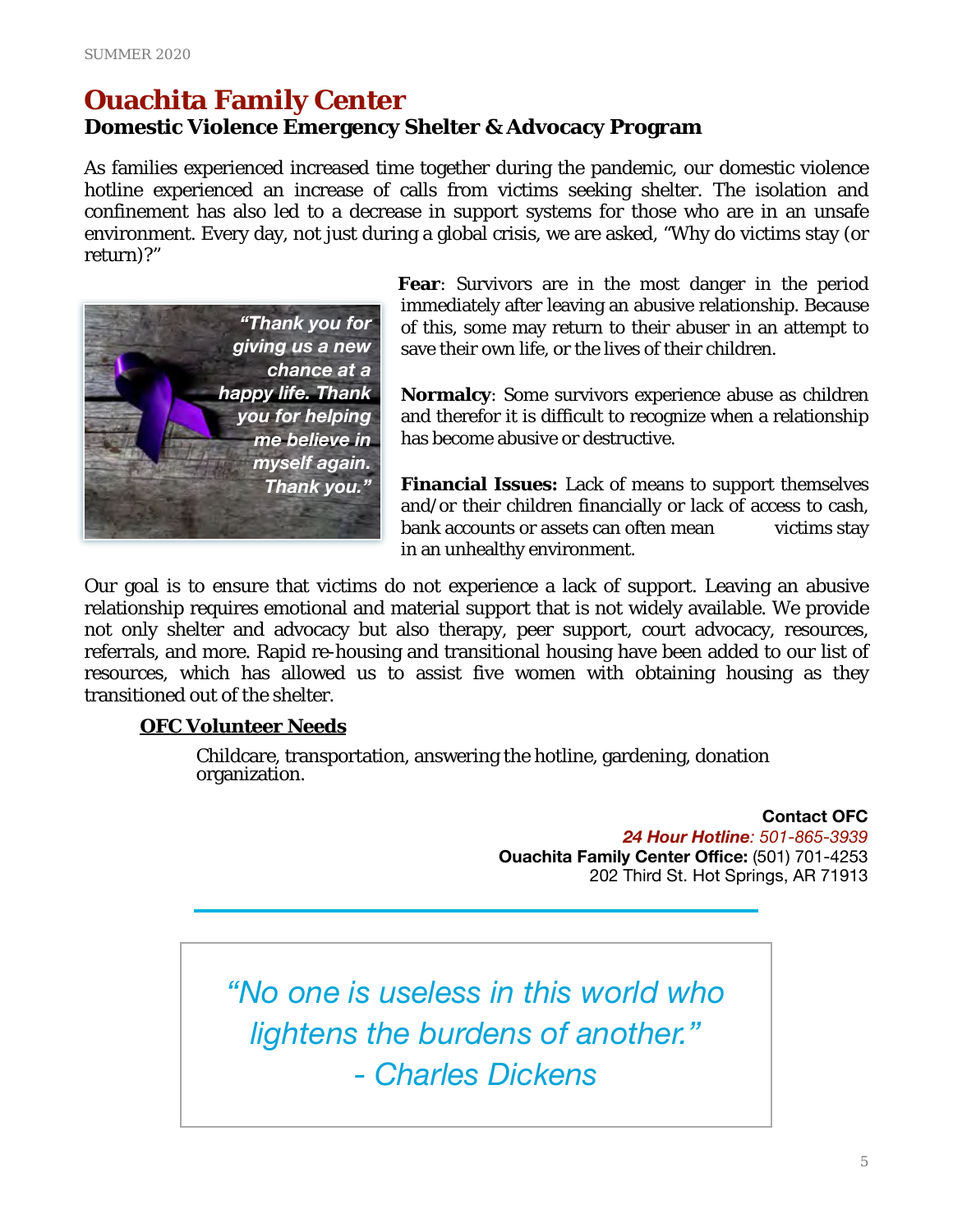## WAYS TO GIVE

By giving to Ouachita Children, Youth, and Family Services you are making an impact in your community. Your generosity helps us serve those who are in crisis by helping us provide resources and programs that will give those we serve the tools to work toward their goals. Our mission is to empower those we serve to work toward a brighter future and create lifelong success. These are our children, our youth, our families.

#### **Memorial**

A memorial donation is a donation made in memory of a loved one. You can donate directly to us on behalf of the person you are remembering, and we send a card to loved ones to notify them of your memorial donation.

#### **Honor**

A unique and special gift for a special someone. You can donate to us, and we can let them know that you have donated in their honor. These make great birthday, anniversary, or holiday gifts!

#### **Legacy**

Part of planned giving is what is called a legacy gift. A legacy gift is a donation made by an individual through a will or other formal designation. Legacy gifts can be material goods, property, stocks, money, or anything of value to the beneficiary.

#### **Volunteering**

Money is always great, but not everyone has an opportunity to donate financially. But everyone does have a gift. If you have a special passion, talent, or heart for service, we can use it! Not sure where to start? Call us and we'll get you matched with the program that fits what you're willing to give.

#### **AmazonSmile Charity List**

If you already shop on Amazon, you can look up our Charity List for donation options. Simply browse our list, order, and it gets sent directly to us! *Due to privacy rules, Amazon does not let us know who the sender is, so please fill out the gift box information so we can thank you for your gift!* 

#### **In-Kind Donations**

In-kind donations can take various forms such as services, goods, etc. Each of our programs has their own specific needs, but if you aren't sure which program speaks to you directly OCYFS will gladly take any in-kind gifts and disburse them to the program where it will be best utilized. Please refer to the following list for each program's needs.